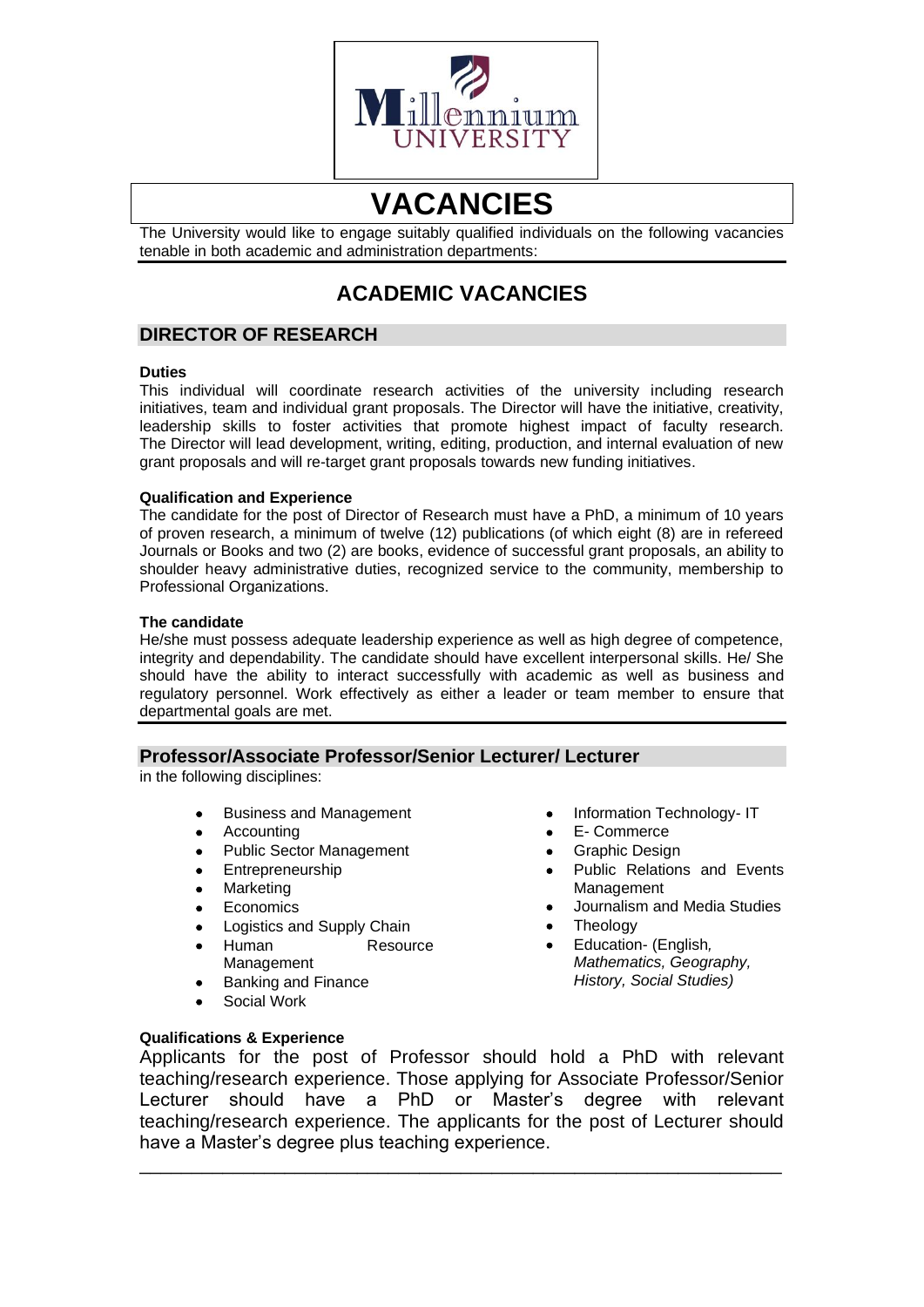# **ADMINISTRATION VACANCIES**

### **REGISTRAR**

#### **Duties**

The Registrar is the Chief Administrative Officer of the University responsible to the Vice-Chancellor for the day-to-day administrative work of the University. By virtue of his/her position, the Registrar is a Principal Officer of the University.

#### **Qualifications, Experience and Attributes**

Candidates must possess a good university Master's degree and at least 5 years experience in similar position. A PhD qualification will be an added advantage.

The Candidate shall be a person of high integrity and moral character with excellent interpersonal relations. He/ She must be able to instil confidence in others and command the loyalty and respect of people. He/ She must fully understand the complexity of university system and must be able to effectively utilize its human resources to attain a world class administrative system. He/ She must be ICT compliant.

# **ADMISSIONS OFFICER**

#### **Duties**

Admissions Officer is responsible for handling all aspects of the student recruitment efforts in a fast-paced, service and compliance-driven environment. This position is responsible for helping individuals interested in enrolling with Millennium University by responding to inquiries of prospective students, conducting campus tours, and taking students through the entire application and enrolment process.

As an Admissions Officer, he/she will work very closely with the Admissions/Marketing staff of the University. The roles will also include providing administrative support and participating in student recruitment activities i.e., Open Days, Exhibitions, and Student Recruitment shows etc.

#### **Qualifications and Work Experience**

#### **Education**

A bachelor's degree in marketing, Business Administration, or any other related field with a bias in Marketing.

#### **Work Experience**

- A minimum 2-year work experience.
- A proven customer service, sales and administrative experience will be an added advantage.

#### **Skills**

The prospective candidate must:

- Be detail-oriented and have a focus on informing and assisting prospective students and maintaining high ethical standards and attention to compliance with university policies and regulations.
- Possess the energy and determination necessary to provide valuable and timely services to prospective and newly enrolling students.
- Have strong computer skills (Excel, PowerPoint, World Wide Web etc.)
- Excellent oral and written communication skills.